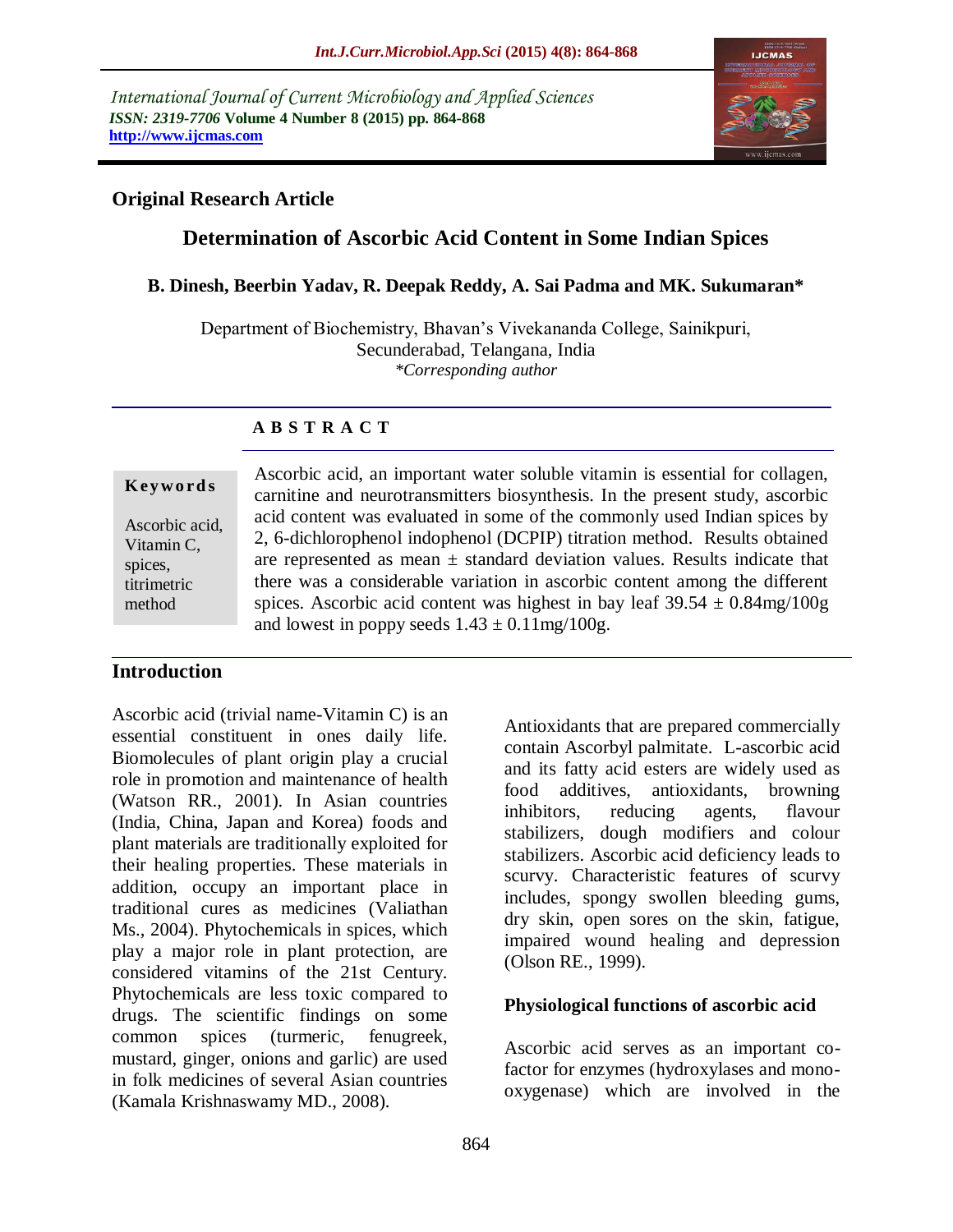synthesis of collagen, carnitine and neurotransmitters (Levin M., 1986). The beneficial effects of ascorbic acid in health and disease are given in articles (Pauling L., 1970, Shukla SP., 1969 and Hellman L and Burns JJ., 1958). The above findings have prompted us to determine the levels of Ascorbic acid in some selected Indian spices.

## **Materials and Method**

## **Spices**

Spices, poppy seeds, cumin seeds, coriander seeds, fennel seeds, fenugreek seeds, mustard seeds, black pepper, cinnamon, clove, bay leaf, ginger, garlic, onion (red), curry leaves and mint leaves were purchased from local market in Hyderabad city.

- **1. 4% (w/v) Oxalic acid:** 40g of oxalic acid in 1000 mL of distilled water.
- **2. Dye solution:** 84mg of sodium bicarbonate and 104mg of 2, 6 dichlorophenol indophenol in 400 mL of distilled water.
- **3. Ascorbic acid stock standard:** (1mg/mL): 100mg in 100 mL of 4% oxalic acid.
- **4. Ascorbic acid working standard:** (100µg/mL): 10 mL of the ascorbic acid stock standard diluted to 100 mL with 4% oxalic acid.

### **5. Sample extraction**

Before the extraction procedure, all the samples were thoroughly cleaned with deionized water to remove any adhering contaminants if present. The samples (poppy seeds, cumin seeds, coriander seeds, fennel seeds, mustard seeds, black pepper, cinnamon and clove) were air dried in shade and oven dried at  $40^{\circ}$ C for 96 h until constant weight was gained. 5g of the sample (either dried powder or fresh material {ginger, garlic, onion,

curry leaves and mint leaves}) was accurately weighed and ground in a mortar and pestle or electric grinder with the addition of 10 mL of 4% oxalic acid. The mixture was further ground and strained through four layers of muslin cloth. The final volume of the extract was made up to 25 mL with 4% oxalic acid in a standard flask. All the samples were similarly treated.

## **Determination of ascorbic acid content in spices**

Ascorbic acid content of some Indian spices were determined by 2, 6-dichlorophenol indophenol (DCPIP) titration method described by Rao, B. and Deshpande, V (Rao, B. and Deshpande, V., 2006). 5 mL of the ascorbic acid working standard (500µg/5 mL) and 10 mL of 4% oxalic acid were pipetted out into a 100 mL conical flask. The contents in the flask were titrated against the dye solution  $(V_1)$  until the appearance of a pale pink colour that persisted for a few min. 5 mL of the test sample was similarly titrated against the dye solution  $(V_2)$ . Ascorbic acid content present in the test samples were determined using the formula:

Amount of ascorbic content  $(mg/100g) =$ 500 x V<sub>2</sub> x 25 x 100 -------------------------------  $V_1 x 5 x 5$ 

Where;

 $500 = \mu$ g of standard ascorbic acid taken for titration

 $V_1$  = Volume of dye consumed by 500 $\mu$ g of standard ascorbic acid

 $V_2$  = Volume of dye consumed by 5 mL of test sample

25= Corresponds to total volume of the extract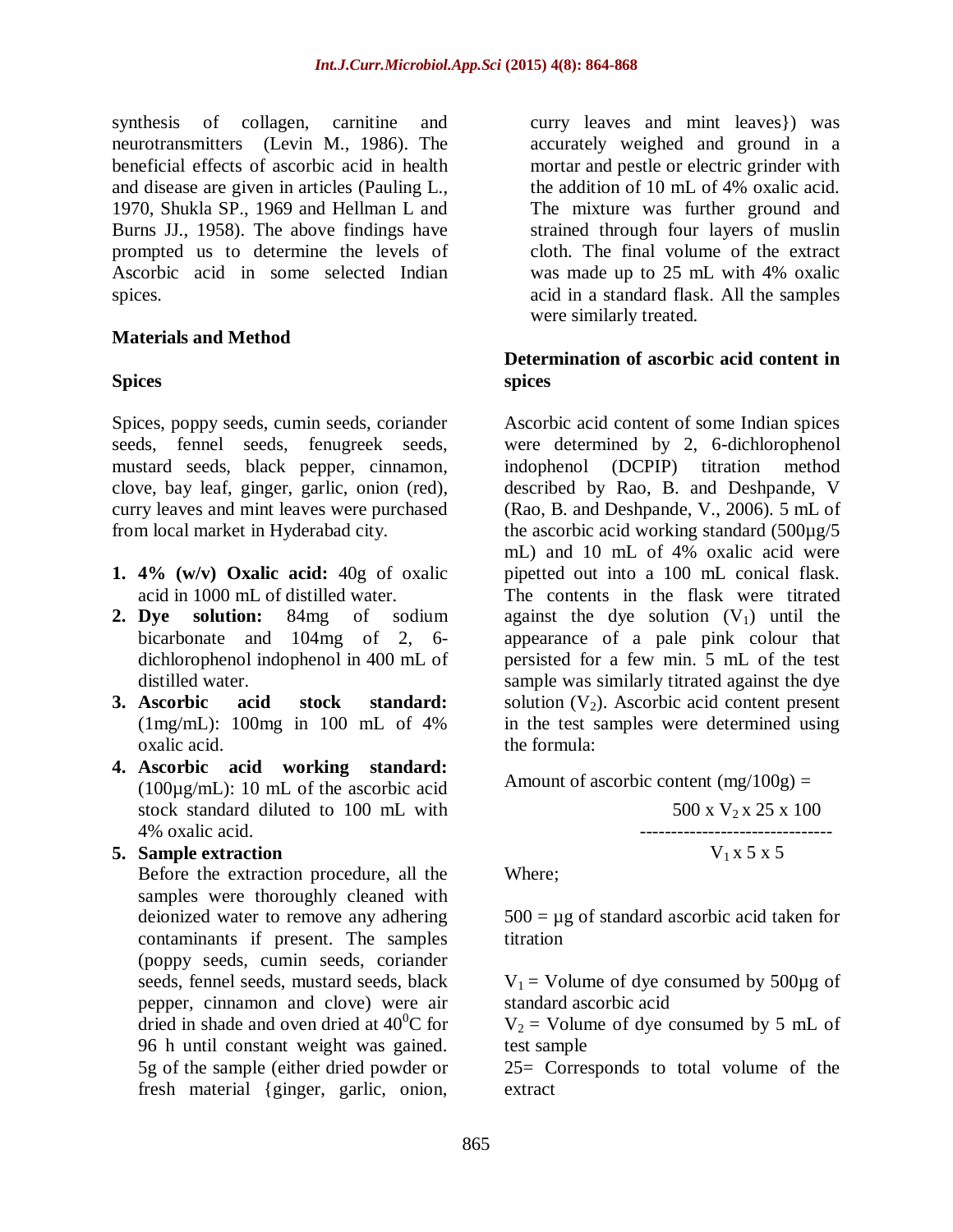$100 =$  Ascorbic acid content/100g of the sample

 $5 =$  Weight of sample taken for extraction 5 = Volume of the test sample taken for titration

#### **Results and Discussion**

Ascorbic acid content of some Indian spices was determined by DCPIP titration method. Representative photograph of standard and test samples depicting the development of pale pink colour at the end of titration is shown in figure 1. Results are represented as mean  $\pm$  standard deviation values (table 1). As evident from the results presented in table 1, a wide variation in ascorbic acid content (figure 2) was observed among the spices that varied from  $39.54 \pm 0.84$  to 1.43 ± 0.11mg/100g. Ascorbic acid content was highest in bay leaf  $(39.54 \pm 0.84 \text{mg}/100 \text{g})$ and lowest in poppy seeds  $(1.43 \pm$ 0.11mg/100g). Among the different spices

evaluated, five spices (cumin seeds, fenugreek seeds, black pepper, ginger and onion (red)) showed similar ascorbic acid content (7mg/100g) with slight variations. The ascorbic acid content obtained for some of the spices in our study are comparable with those reported in literature (Manas Denre., 2014 and [http://www.nutrition-and](http://www.nutrition-and-you.com/healthy_spices.html)[you.com/healthy\\_spices.html\)](http://www.nutrition-and-you.com/healthy_spices.html)

Ascorbic acid, an essential vitamin for human health is required for many physiological functions. Highest ascorbic acid content was observed for bay leaf  $(39.54 \pm 0.84 \text{mg}/100 \text{g})$  and lowest in poppy seeds  $(1.43 \pm 0.11 \text{mg}/100 \text{g})$ . Ascorbic acid content varied significantly among the different spices evaluated. It can be suggested that incorporation of small amounts of spices in once daily food items may be beneficial to human health.

| S.             | <b>Spices</b>       | Scientific name               | $Mean \pm SD$    | Reported <sup>*</sup> |
|----------------|---------------------|-------------------------------|------------------|-----------------------|
| N <sub>o</sub> |                     |                               | (mg/100g)        | Value (mg/100 g)      |
|                | Poppy seeds         | Papaver somniferum            | $1.43 \pm 0.11$  | 1.0                   |
| $\overline{2}$ | Cumin seeds         | Cuminum cyminum               | $7.80 \pm 0.48$  | 7.7                   |
| 3              | Coriander seeds     | Coriandum sativum             | $5.94 \pm 0.47$  | 21.0                  |
| $\overline{4}$ | Fennel seeds        | Foeniculum vulgare var. dulce | $12.26 \pm 0.30$ | 21.0                  |
| 5              | Fenugreek seeds     | Trigonella foenum-graecum     | $7.07 \pm 1.27$  | 3.0                   |
| 6              | Mustard seeds       | Brassica juncea               | $6.01 \pm 0.17$  | 7.1                   |
|                | <b>Black Pepper</b> | Piper nigrum                  | $7.89 \pm 0.35$  | 21.0                  |
| 8              | Cinnamon            | Cinnamonum verum              | $3.58 \pm 0.19$  | 3.8                   |
| 9              | Clove               | Sygizium aromaticum           | $15.87 \pm 0.82$ | 11.7                  |
| 10             | Bay leaf            | Laurus nobilis                | $39.54 \pm 0.84$ | 46.5                  |
| 11             | Ginger              | Zingiber officinale           | $7.16 \pm 0.48$  | 5.0                   |
| 12             | Garlic              | Allium sativum                | $13.49 \pm 0.89$ | 31.2                  |
| 13             | Onion (red)         | Alluim Cepa                   | $7.54 \pm 0.99$  | 7.4                   |
| 14             | Curry leaves        | Murraya koenigii              | $22.53 \pm 0.69$ | 4.0                   |
| 15             | Peppermint          | Mentha piperita               | $8.59 \pm 0.88$  | 31.8                  |

**Table.1** Ascorbic acid content (mg/100g)

\*Ascorbic acid content as reported: [http://www.nutrition-and-you.com/healthy\\_spices.html](http://www.nutrition-and-you.com/healthy_spices.html)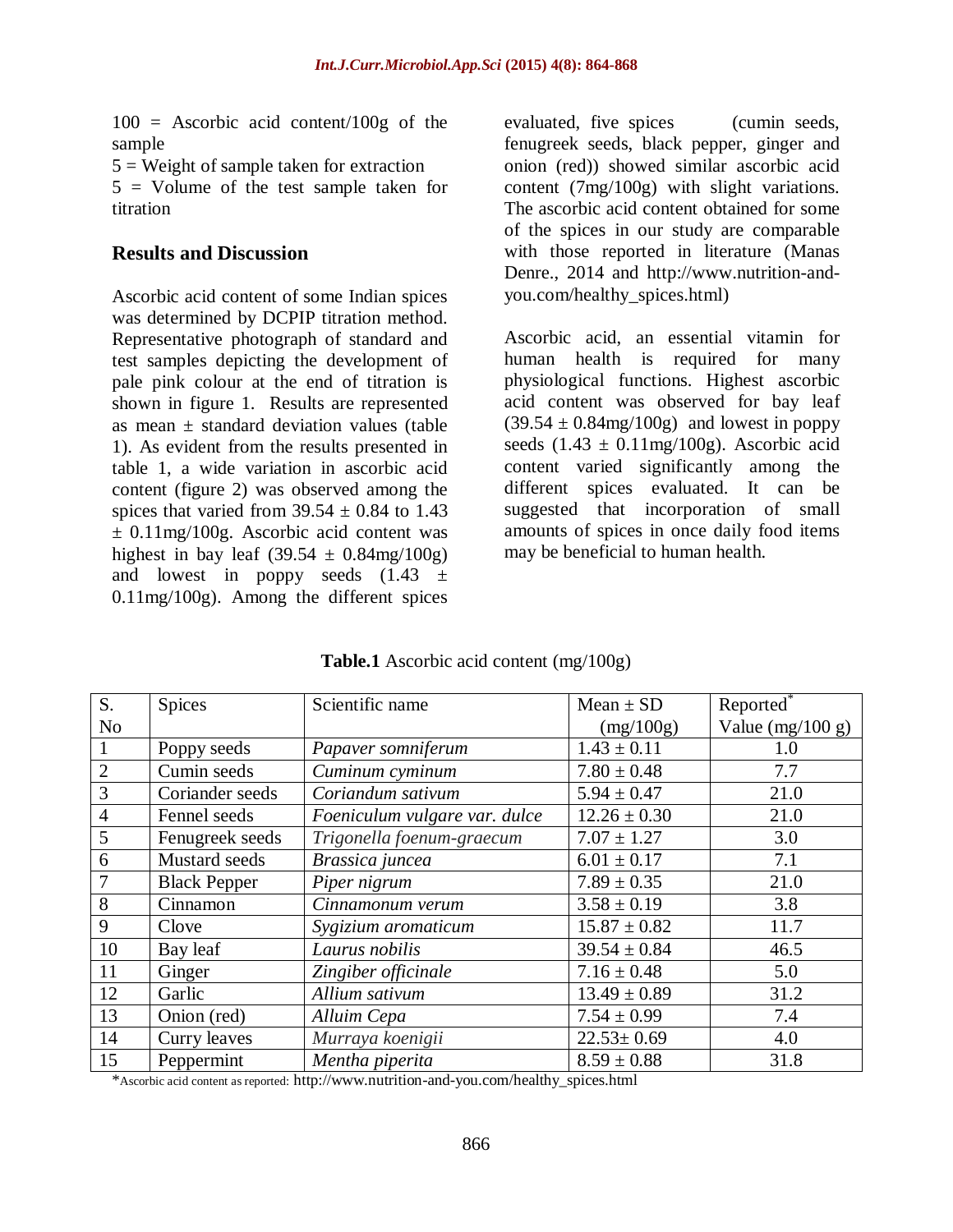#### *Int.J.Curr.Microbiol.App.Sci* **(2015) 4(8): 864-868**



**Figure.1** Determination of ascorbic acid content

**Figure.2** Ascorbic acid content of different spices



#### **Acknowledgment**

Authors are thankful to Management and Prof. Y. Ashok, Principal of Bhavan's Vivekananda College for providing necessary facilities and constant encouragement.

#### **References**

Hellman L and Burns JJ (1958): Metabolism of L-ascorbic acid-1-C14 in man. *J Biol Chem*, 230:923-930.

- Kamala Krishnaswamy MD (2008): Traditional Indian spices and their health significance, Asia Pac J Clin Nutr; 17(S1):265-268.
- Levin M (1986): New concepts in the biology and biochemistry of ascorbic acid. *New Engl J Med*, 31:892-902.
- Manas Denre (2014): Determination of vitamin c, total phenol and antioxidant activity of some commonly cooking spices crops used in West Bengal, Int. J. Plant physiol. Biochem. Vol.6(6), pp.66-70